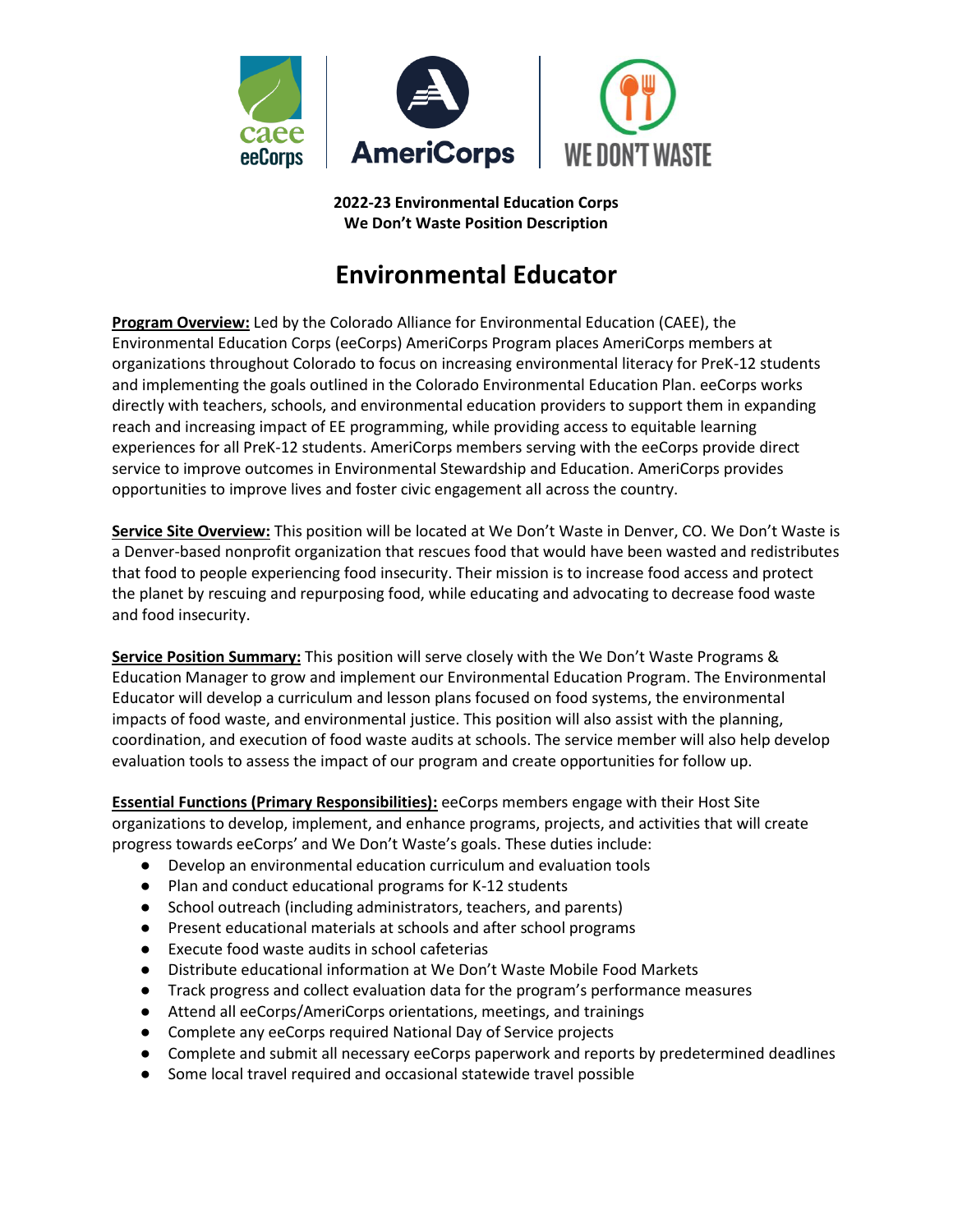### **Marginal Functions (Secondary Responsibilities):**

- Communicate and coordinate with school contacts
- Conduct post lesson surveys with students and assess results
- Report findings from food waste audits
- Post food waste audit follow up
- Assist with Mobile Food Markets

### **Physical, Emotional, and Intellectual Demands:**

- Ability to work in outdoor setting in various weather conditions for up to 4 hours
- Able to carry/lift 25 pounds- including loading and unloading the van with supplies for food waste audits and Mobile Food Markets, such as tables, tents, and compost bins
- Commitment to equity in education
- People person willing to go out into schools and communities and engage

## **Qualifications:**

- Experience in either education or the nonprofit sector preferred
- Spanish language skills preferred
- Career goals oriented towards the mission of We Don't Waste
- Background in environmental work or some environmental education
- Ethic of national and community service and a strong desire to create positive change
- Ability to communicate effectively both verbally and in writing; computer literate
- High school diploma or GED required
- Ability to pass criminal history checks required
- Reliable transportation and proof of auto insurance required
- U.S. Citizenship or lawful permanent resident status required

**Term of Service:** This is a half-time national and community service position requiring a minimum of 900 hours during the term of service (approximately 20 hours/week). The position begins August 15, 2022 and ends July 28, 2023. Flexible hours are required, including occasional evening and weekend commitments. Member may be required to serve on Days of Service that take place on certain national holidays throughout the year.

**Training and Support Provided:** eeCorps members receive significant training and experience in community engagement, project implementation, leadership, diverse populations, and more. Up to 20% of total hours served may be spent in applicable approved training and professional development. Members will be supervised and supported by Julia Lennon, Programs & Education Manager, as well as by Erin Dreps, eeCorps Program Coordinator. The 2022-23 cohort of eeCorps members serving throughout the region will act as additional resources and support for each other.

**Location and Service Conditions:** This position is based at We Don't Waste, 5971 Broadway, Denver, CO 80209. We have Mobile Food Markets at various locations in the Denver Metro area, and this position will include visits to schools in the greater Denver area.

#### **Benefits:**

- A living allowance of \$8,250 distributed biweekly over the term dates. Taxes are deducted and the living allowance is distributed by direct deposit to the member's bank account.
- An education award of \$3,247.50 upon successful completion of term of service.
- It is possible to defer student loans while serving as an AmeriCorps member.